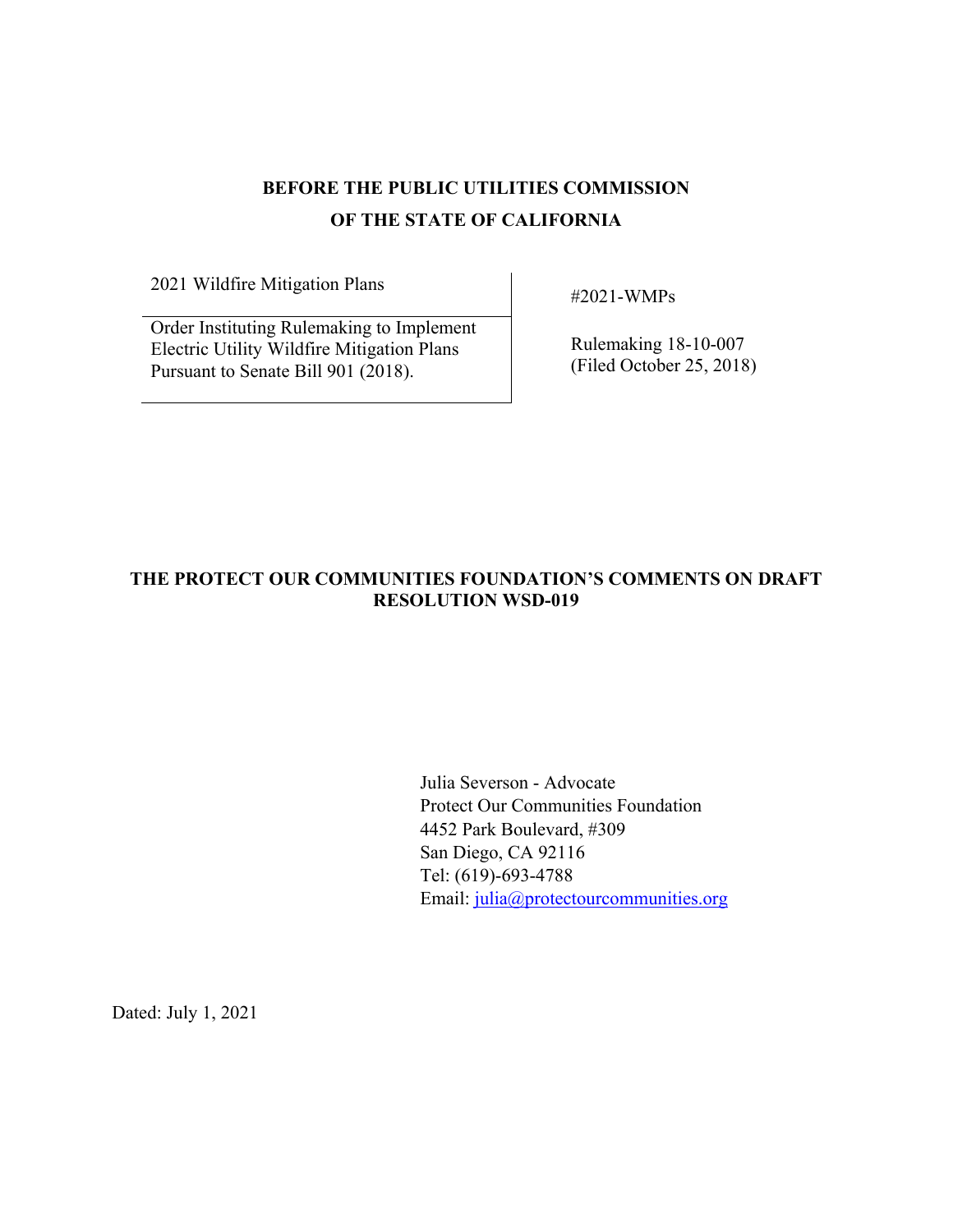# **TABLE OF CONTENTS**

| $\mathbf{I}$ . | THE PRINCIPLES OF TRANSPARENCY, QUANTIFICATION,                |  |
|----------------|----------------------------------------------------------------|--|
|                | EFFECTIVENESS, AND PRIORITIZATION THAT PERMEATE THE DRAFT      |  |
|                | RESOLUTION ARE CONSISTENT WITH NUMEROUS COMMISSION             |  |
|                |                                                                |  |
| $\Pi$ .        | SDG&E HAS A LONG HISTORY OF FAILING TO COMPY WITH THE          |  |
|                |                                                                |  |
|                | III. WSD CORRECTLY DETERMINED THAT SDG&E DOES NOT ADEQUATELY   |  |
|                | ACCOUNT FOR IGNITION SOURCES IN ITS RISK MODELING AND          |  |
|                |                                                                |  |
|                | IV. WSD MUST EVALUATE THE EFFECTIVENESS OF SDG&E'S COSTLY      |  |
|                |                                                                |  |
|                | V. SDG&E HAS NOT FULLY REMEDIED DEFICIENCIES FROM ITS 2020 WMP |  |
|                | AND MUST BE REQUIRED TO DO SO STARTING WITH THE NOVEMBER 1,    |  |
|                |                                                                |  |
|                |                                                                |  |
|                |                                                                |  |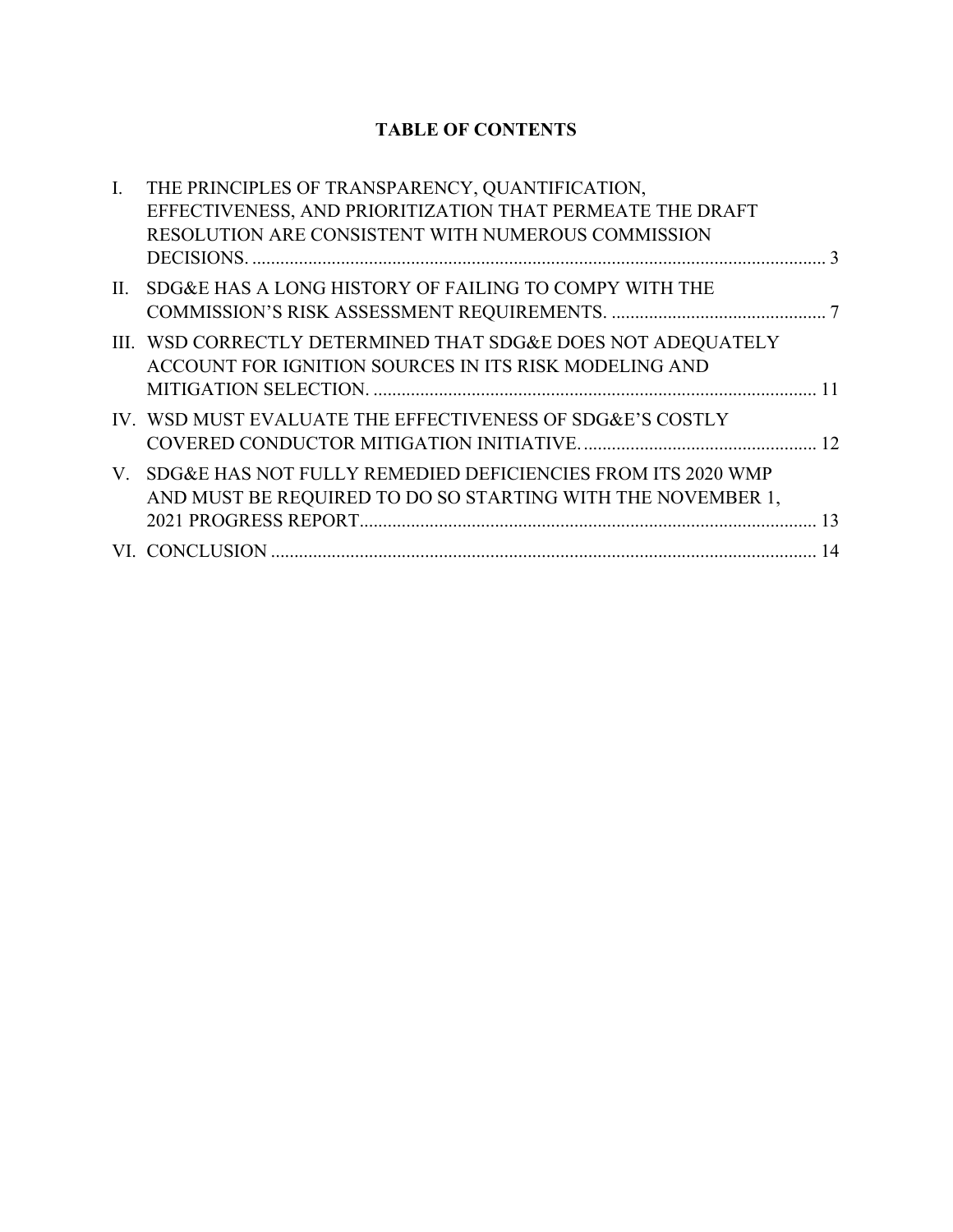#### **BEFORE THE PUBLIC UTILITIES COMMISSION**

#### **OF THE STATE OF CALIFORNIA**

2021 Wildfire Mitigation Plans #2021-WMPs

l

Order Instituting Rulemaking to Implement Electric Utility Wildfire Mitigation Plans Pursuant to Senate Bill 901 (2018).

 Rulemaking 18-10-007 (Filed October 25, 2018)

## **THE PROTECT OUR COMMUNITIES FOUNDATION'S COMMENTS ON DRAFT RESOLUTION WSD-019**

Pursuant to Rule 14.5 of the California Public Utilities Commission (Commission) Rules of Practice and Procedure (Rules), The Protect Our Communities Foundation (PCF) submits the following comments on Draft Resolution WSD-019 (Draft Resolution) regarding SDG&E's 2021 Wildfire Mitigation Plan Update (2021 WMP). $1$ 

PCF appreciates that Wildfire Safety Division (WSD) identifies that SDG&E's WMP lacks transparency and requires further analysis, especially with regard to risk assessment, covered conductors, undergrounding, and vegetation management. PCF also agrees with WSD's continued recognition that this resolution "does not approve costs attributable to WMPs, as statute requires electrical corporations to seek and prove the legitimacy of all expenditures at a future time in their General Rate Cases (GRC) or application for cost recovery" and that this resolution should not "be construed as approval of any WMP-related costs."<sup>2</sup>

<sup>&</sup>lt;sup>1</sup> PCF is submitting these comments to: 1) the Commission at wildfiresafety@cpuc.ca.gov, 2) the service list in R.18-10-007, and 3) and Energy Safety via e-filing as directed in the comment letter to the Draft Resolution.

<sup>&</sup>lt;sup>2</sup> Draft Resolution WSD-019: Resolution Ratifying Action of the Wildfire Safety Division on San Diego Gas & Electric's 2021 Wildfire Mitigation Plan Update Pursuant to Public Utilities Code Section 8386 (June 10, 2021), ("Draft Resolution"), p. 2.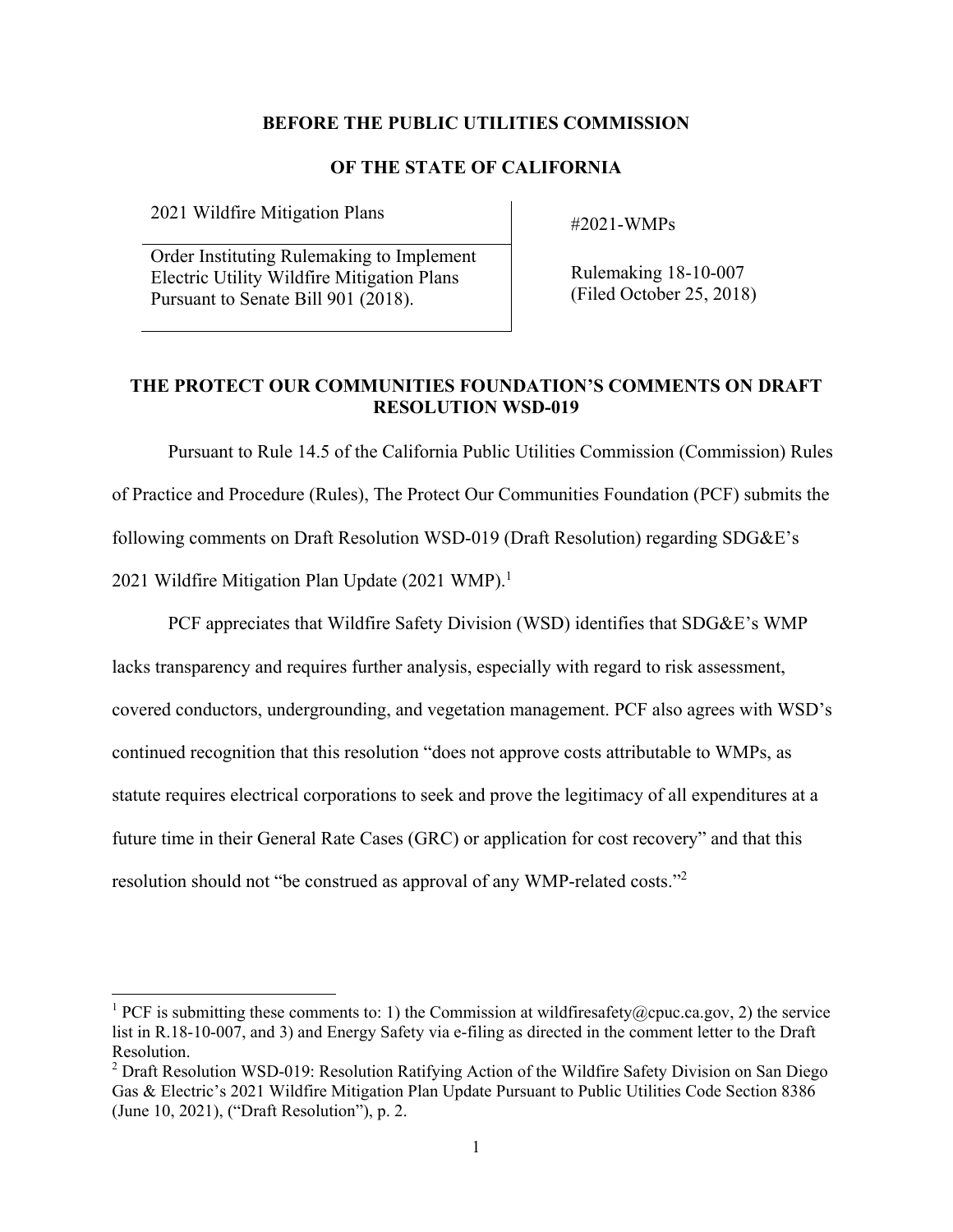The Draft Resolution finds that SDG&E's 2021 WMP contains analytical and substantive defects in the following key areas:

- 1. Inadequate transparency in accounting for ignition sources in risk modelling and mitigation selection;
- 2. Lack of consistency in approach to wildfire risk modeling across utilities;
- 3. Limited evidence to support the effectiveness of covered conductor;
- 4. Inadequate joint plan to study the effectiveness of enhanced clearances;
- 5. Incomplete identification of vegetation species and record keeping;
- 6. Lack of quantitative analysis to identify "at-risk" species;
- 7. Need for quantified vegetation management (VM) compliance targets;
- 8. Non-communicative remote-controlled switches;
- 9. Inadequate transparency associated with SDG&E's decision-making process;
- 10. Insufficient detail regarding prioritization of HFTD in undergrounding and covered conductor mitigation efforts;
- 11. RSE values vary across utilities.3

l

PCF concurs with this list of deficiencies identified by the WSD in SDG&E's 2021 WMP. PCF recommends that the WSD reject SDG&E's 2021 WMP Update and instead direct SDG&E to remedy the identified defects prior to approving its 2021 WMP Update.

<sup>&</sup>lt;sup>3</sup> Draft Resolution WSD-019, Appendix A: Wildfire Safety Division Draft Action Statement on San Diego Gas & Electric Company's 2021 Wildfire Mitigation Plan Update (June 2021), p. 6-15.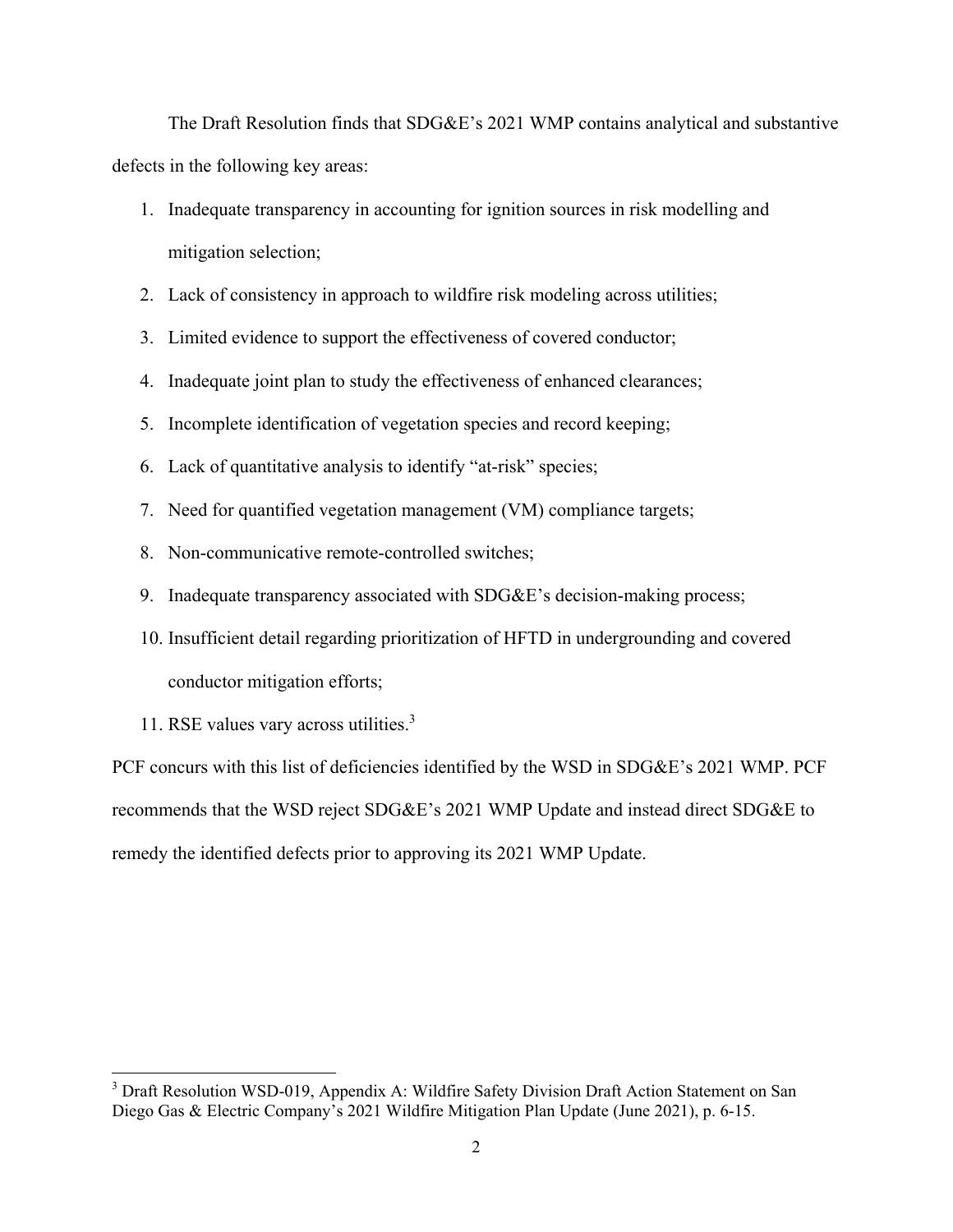# **I. THE PRINCIPLES OF TRANSPARENCY, QUANTIFICATION, EFFECTIVENESS, AND PRIORITIZATION THAT PERMEATE THE DRAFT RESOLUTION ARE CONSISTENT WITH NUMEROUS COMMISSION DECISIONS.**

Draft Resolution WSD-019 appropriately faults SDG&E for failing to meet transparency requirements; failing to provide sufficient details regarding prioritization of risk reduction activities; and failing to demonstrate mitigation effectiveness in its 2021 WMP.4 These principles of transparency, quantification, effectiveness, and prioritization have been repeatedly required by the Commission to guide the development of WMPs.

 The Commission initiated R.13-11-006 to implement Senate Bill 705 and Section  $963(b)(3)$  which "declares that it is the policy of the state that the Commission and each gas corporation place safety of the public and gas corporation employees as the top priority, and that the Commission shall take all reasonable and appropriate actions necessary to carry out the safety priority policy of this paragraph consistent with the principle of just and reasonable costbased rates."5 In D.14-12-025, the Commission adopted "a risk-based decision-making framework, consisting of the Safety Model Assessment Proceeding [S-MAP], the Risk Assessment and Mitigation Phase [RAMP] proceeding, and the filing of annual verification reports consisting of the Risk Mitigation Accountability Report and the Risk Spending Accountability Report."<sup>6</sup> D.14-12-025 contained explicit transparency mandates,<sup>7</sup> and required

 $\overline{a}$ 

<sup>&</sup>lt;sup>4</sup> Draft Resolution WSD-019, Appendix A: Wildfire Safety Division Draft Action Statement on San Diego Gas & Electric Company's 2021 Wildfire Mitigation Plan Update (June 2021), p. 6-15*.* <sup>5</sup> R.13-11-006, Order Instituting Rulemaking to Develop a Risk-Based Decision-Making Framework to Evaluate Safety and Reliability Improvements and Revise the General Rate Case Plan for Energy Utilities (November 14, 2013); Sen. Bill No. 705 (Reg. Sess. 2011); D.14-12-025, *Decision Incorporating a Risk-*

*Based Decision-Making Framework into the Rate Case Plan and Modifying Appendix A of Decision 07- 07-004* (December 4, 2014), p. 49 (Findings of Fact 3) (citing to Pub. Util. Code, § 963, subd. (b)(3)).  $6$  D.14-12-025, p. 54-55 (OP 1).

 $<sup>7</sup>$  D.14-12-025, p. 3 ("It is our intent that the adoption of these additional procedures will result in</sup> additional transparency and participation on how the safety risks for energy utilities are prioritized by the Commission and the energy utilities, and provide accountability for how those safety risks are managed,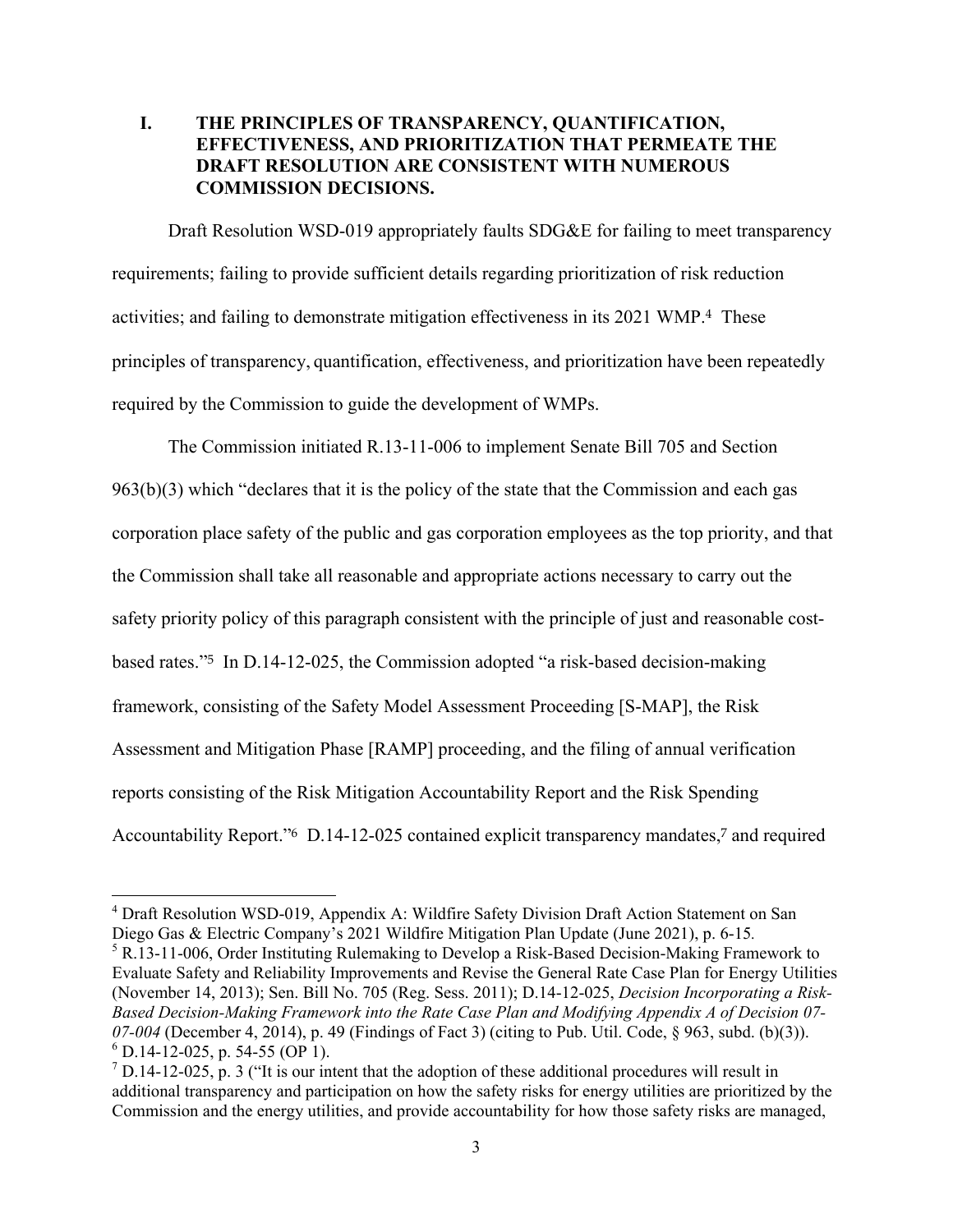the utilities to file comprehensive RAMP submissions<sup>8</sup> which focused contained the following

information:

- The utility's prioritization of the risks it believes it is facing and a description of the methodology used to determine these risks…
- A description of the controls currently in place, as well as the "baseline" costs associated with the current controls.
- The utility's prioritization of risk mitigation alternatives, in light of estimated mitigation costs in relation to risk mitigation benefits (Risk Mitigated to Cost Ratio).
- The utility's risk mitigation plan, including an explanation of how the plan takes into account: Utility financial constraints; Execution Feasibility; Affordability Impacts; Any other constraints identified by the utility.
- For comparison purposes, at least two other alternative mitigation plans the utility considered and an explanation of why the utility views these plans as inferior to the proposed plan. $9$

D.14-12-025 also required the utilities to file S-MAP applications "to allow the

Commission and parties to examine, understand, and comment on the models that the energy

utilities plan to use to prioritize and mitigate risks, and for the Commission to establish

guidelines and standards for these models."<sup>10</sup>

Later, in the consolidated S-MAP proceeding, the Commission in D.16-08-018 made

clear that "[c]alculating risk reduction per dollar is required by D.14-12-025 and is necessary

mitigated, and minimized."); *id.*at 10 (discussing straw proposal "procedural principles of transparency, participatory inclusivity, and accountability"); *id.* at 35 (describing RAMP objective to "provide a transparent process to ensure that the energy utilities are placing the safety of the public, and of their employees, as a top priority in their respective GRC proceedings"); *id.* at 39 (describing that RAMP process will ensure that "safety considerations are being considered in the utility's GRC filings in an open and transparent manner."); *see also* D.16-08-018, p. 188 (COL 2), p. 132 (Citing to D.14-12-025 for the purpose of the RAMP and explaining that "A transparent process allows all parties, including Commission staff, to have the opportunity to question the analysis, data and assumptions underlying the utility's filing and to present a response to the utility's filing.").

<sup>&</sup>lt;sup>8</sup> D.14-12-025 at 39-40 ("Limiting the utility's RAMP submission to just 10 asset categories may prevent the Commission and interested parties from having a comprehensive view of the utilities potential safety risks, and its plans for addressing those risks. Since the RAMP will provide the first opportunity for parties to see how the utility prioritizes safety in terms of its assets and operations, the RAMP should not be limited to a maximum of 10 asset categories. Accordingly, the utility's RAMP submission shall include all of its risk assessments and mitigation plans.").

 $9^9$  D.14-12-025, p. 32.

 $10$  D.14-12-025, p. 51 (Finding 18), p. 55 (OP 5).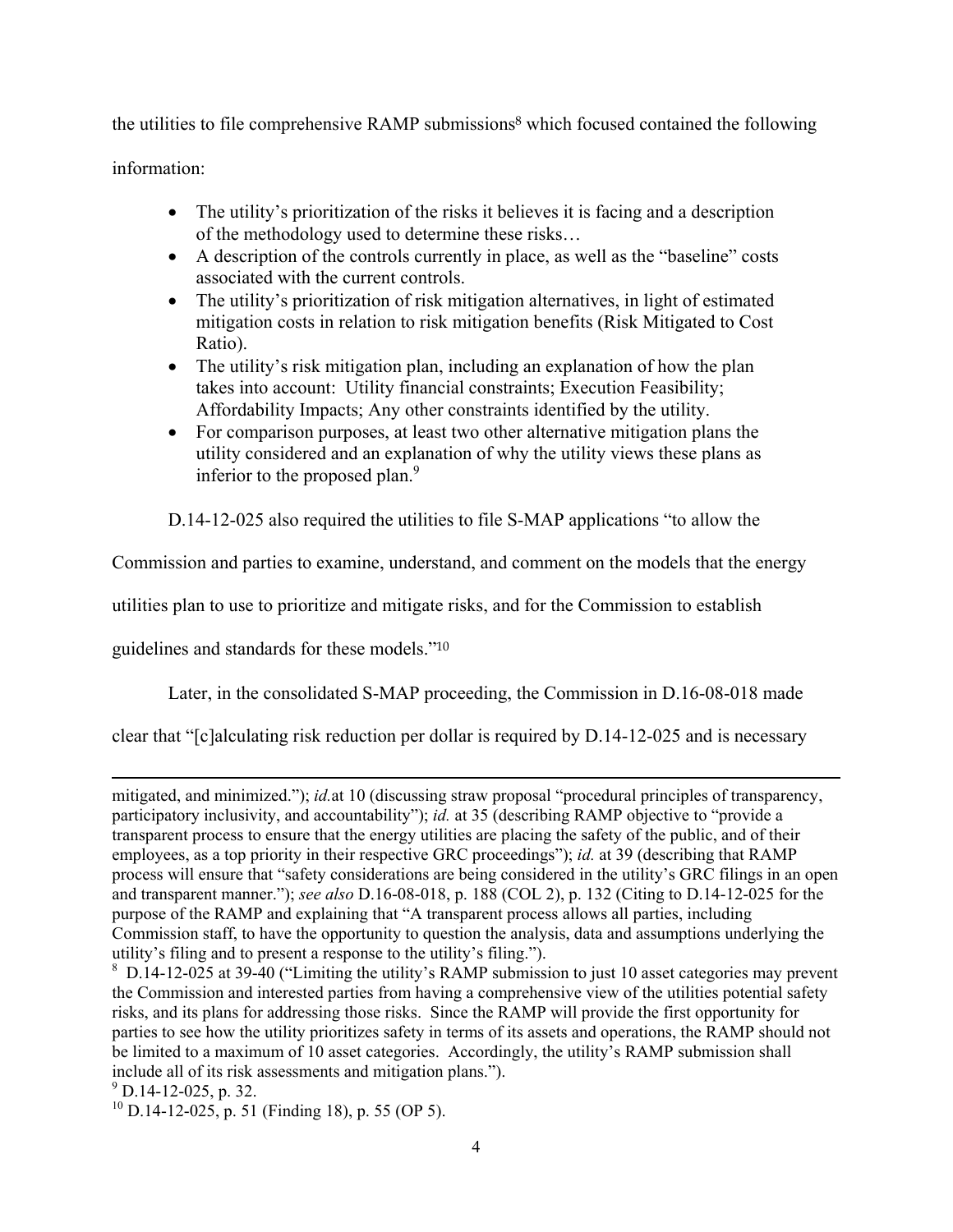information for balancing safety with reasonable rates and holding utilities accountable for safety spending,"<sup>11</sup> and there the Commission found that "[p]rioritizing based on cost-effectiveness measures is an important improvement to rate cases and an important step to optimizing portfolios."12 The Commission concluded that the "utilities' RAMP filings should include calculations of risk reduction and a ranking of mitigations based on risk reduction per dollar spent,"<sup>13</sup> and ordered that RAMP filings "shall explicitly include calculation of risk reduction and a ranking of mitigations based on risk reduction per dollar spent."<sup>14</sup>

The Commission additionally concluded in D.16-08-018 that "[p]rioritizing the reduction of safety risks should be geared towards safety risk, and should not include financial interests," and directed the utilities "to remove shareholders' financial interests from consideration in their risk models and decision frameworks used to support case expenditure proposals, especially at the operational level, unless the utility can make a good case for an exception in its Risk Assessment Mitigation Phase filing."<sup>15</sup>

 After SDG&E and SoCalGas filed their TY 2019 GRC applications in 2017, the Commission adopted a settlement agreement between the large utilities including SDG&E and SoCalGas, the Public Advocates Office, and several intervenors, which expanded on the requirements of D.14-12-025 and D.16-08-018.16 As the Commission has explained, the Settlement Agreement approved in D.18-12-014 "provided a more robust and stronger version of the ten recommended RAMP components than was first introduced in D.16-08-018," including

<sup>11</sup> D.16-08-018, *Interim Decision Adopting Multi-Attribute Approach (Or Utility Equivalent Features) and Directing Utilities to Take Steps Toward a More Uniform Risk Management Framework* (August 18, 2016), p. 187 (Finding of Fact 81).

 $12$  D.16-08-018, p. 187 (Finding of Fact 82).

<sup>13</sup> D.16-08-018, p. 192 (Conclusion of Law 30).

 $^{14}$  D.16-08-018, p. 196 (OP 8).

<sup>15</sup> D.16-08-018, p. 192-193 (Conclusion of Law 36, 37), p. 195-196 (OP 7).

<sup>16</sup> D.18-12-014, *Phase Two Decision Adopting Safety Model Assessment Proceedings (S-MAP) Settlement Agreement with Modifications* (December 13, 2018), Attachment A, p. A-3.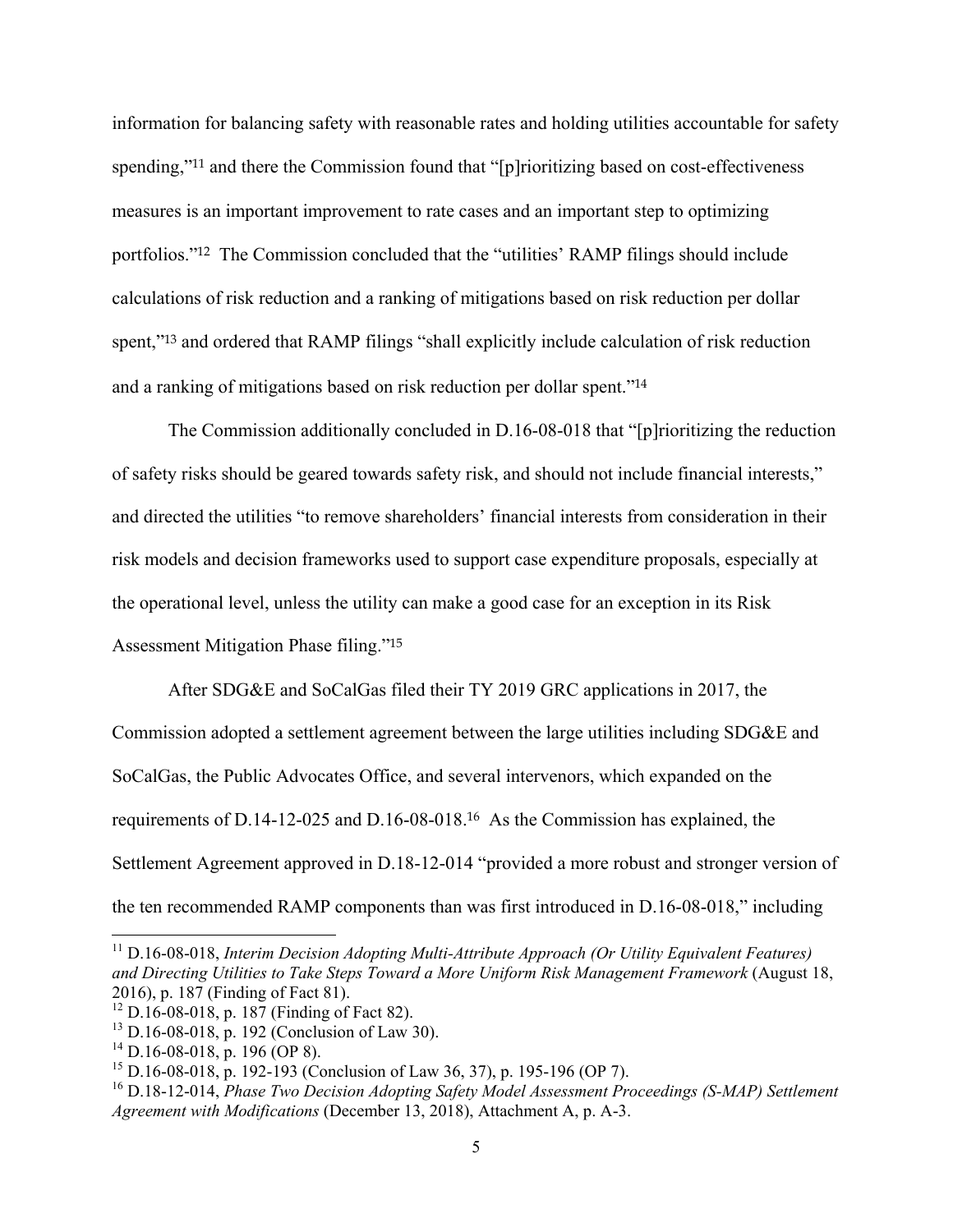the requirement "that risk spend efficiency [RSE] calculations for risk mitigations are independent of RAMP risk selection."<sup>17</sup>

 Among other things, D.18-12-014 mandates that (1) the utilities "clearly and transparently explain its rational for selecting mitigations for each risk and for its selection of its overall portfolio of mitigations;" (2) that "[i]nputs and computations…should be clearly stated and defined" and "the sources of inputs should be clearly specified," (3) that the utilities "use utility specific data" in identifying potential consequences of and frequency of a risk event; (4) that the utilities measure risk reduction provided by a risk mitigation; and (5) that the utilities calculate risk spend efficiency (RSE) "by dividing the mitigation risk reduction benefit by the mitigation cost estimate."<sup>18</sup>

 Also in 2018, Senate Bill 901 amended the wildfire risk mitigation statutory scheme and required the electric utilities "to include all relevant wildfire risk and risk mitigation information" required by the S-MAP and RAMP decisions, and thus effectively incorporated D.14-12-025, D.16-08-018, and D.18-12-014 into the WMP analysis.19 All of these requirements remain applicable to the Commission's assessment of SDG&E's 2021 WMP.

 $17$  I.19-11-010/011, Order Instituting Investigation into the Risk Assessment and Mitigation Phase Submission of Southern California Gas Company (November 7, 2019) (SoCalGas OII), p. 3-4; I.19-11- 010/011, Order Instituting Investigation into the Risk Assessment and Mitigation Phase Submission of San Diego Gas & Electric Company (November 7, 2019) (SDG&E OII), p. 3-4.

 $\overline{a}$ 

<sup>18</sup> D.18-12-014, Attachment A, p. A-8, A-12, A-13, A-14, A-17.

<sup>19</sup> *See* D.19-05-036, *Guidance Decision on 2019 Wildfire Mitigation Plans Submitted Pursuant to Senate Bill 901* (May 30, 2019), Appendix A, p. A2.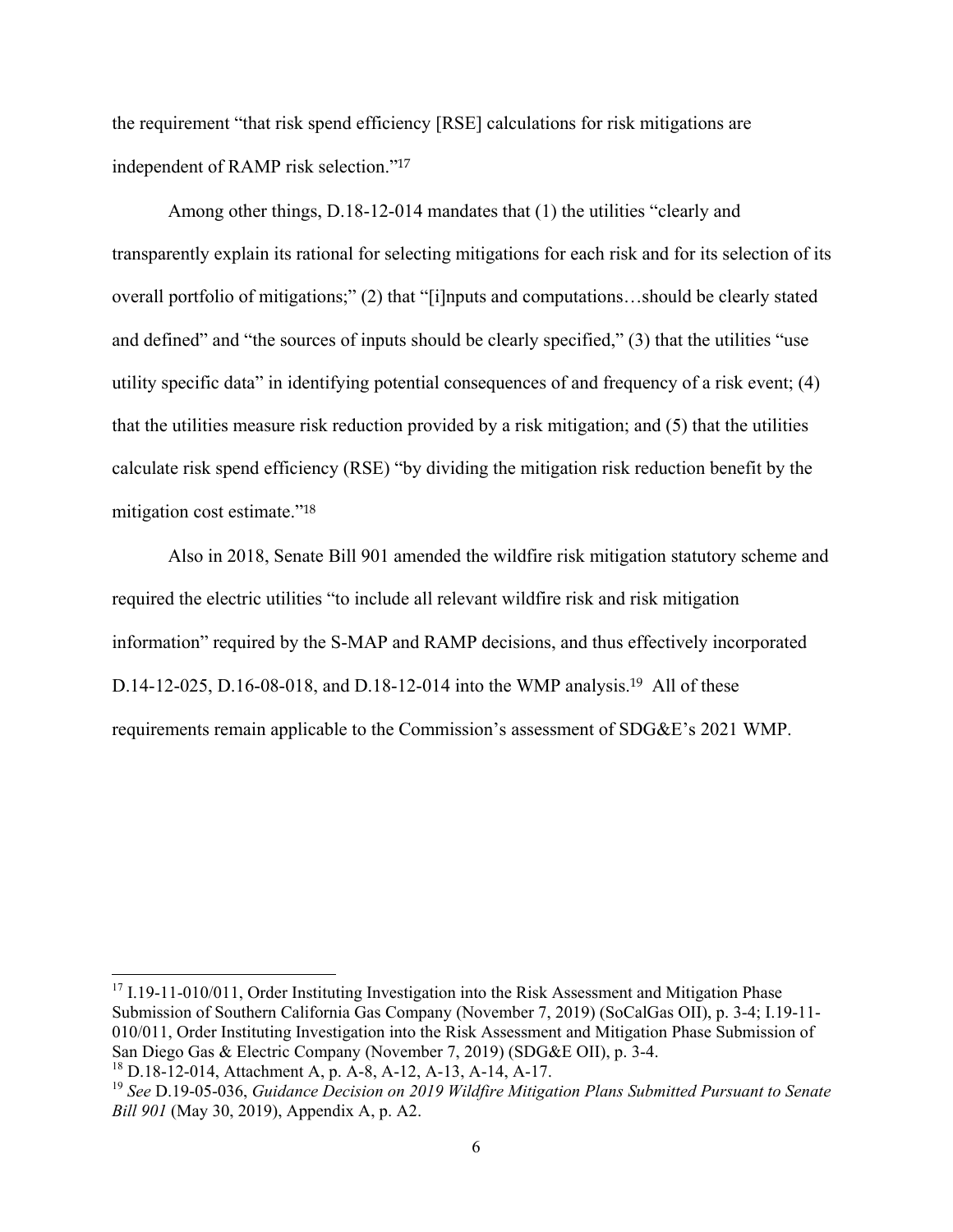#### **II. SDG&E HAS A LONG HISTORY OF FAILING TO COMPY WITH THE COMMISSION'S RISK ASSESSMENT REQUIREMENTS.**

**The 2016 RAMP Report and TY 2019 GRC.** SDG&E and SoCalGas filed their first RAMP report in 2016. However, unlike the other large utilities, SDG&E and SoCalGas were not required to conform to D.16-08-018 when they filed their joint 2016 RAMP Report.20 Thus, the 2016 RAMP Report was of little use to the Commission in evaluating the utilities' test year (TY) 2019 GRC. In D.19-09-051, the decision on the utilities' TY 2019 GRC applications, the Commission found that the utilities failed to provide "answers to the core questions of what spending is proposed to mitigate risks, and how has past spending reduced risk per dollar spent,"<sup>21</sup> and required the utilities to "provide better information on what spending is proposed to mitigate risks and how past spending has reduced risk per dollar spent" in future GRC filings.<sup>22</sup>

**SDG&E's 2019 WMP and 2020 WMP**. After reviewing the electrical utilities' first

WMPs in 2019, the Commission described the utilities' risk assessments as a "black box"

lacking justification for the proposed activities:

Most of the IOU WMPs justify inspection and hardening program proposals as being informed by an internal risk assessment. However, that risk assessment is often a black box with insufficient description of the supporting information and rationale for proposed programs. Future filings should provide documentation of the risk analysis used to justify the proposals. A "trust us, we know what we are doing" approach to risk assessment is not appropriate given recent wildfire activity.23

 $^{20}$  D.16-08-018, p. 153, 196 (OP 9) ("Because the Sempra utilities... have limited time to file a Risk Assessment Mitigation Phase (RAMP), SDG&E and SoCalGas shall file a RAMP based on its current risk evaluation and risk-based decision-making methodologies...").

<sup>21</sup> D.19-09-051, *Decision Addressing the Test Year 2019 General Rate Cases of San Diego Gas & Electric Company and Southern California Gas Company* (September 26, 2019), p. 23 ("Answers to those questions are not readily available to us here.").

 $22$  D.19-09-051, p. 762.

 $23$  D.19-05-036, p. 29, fn. 42.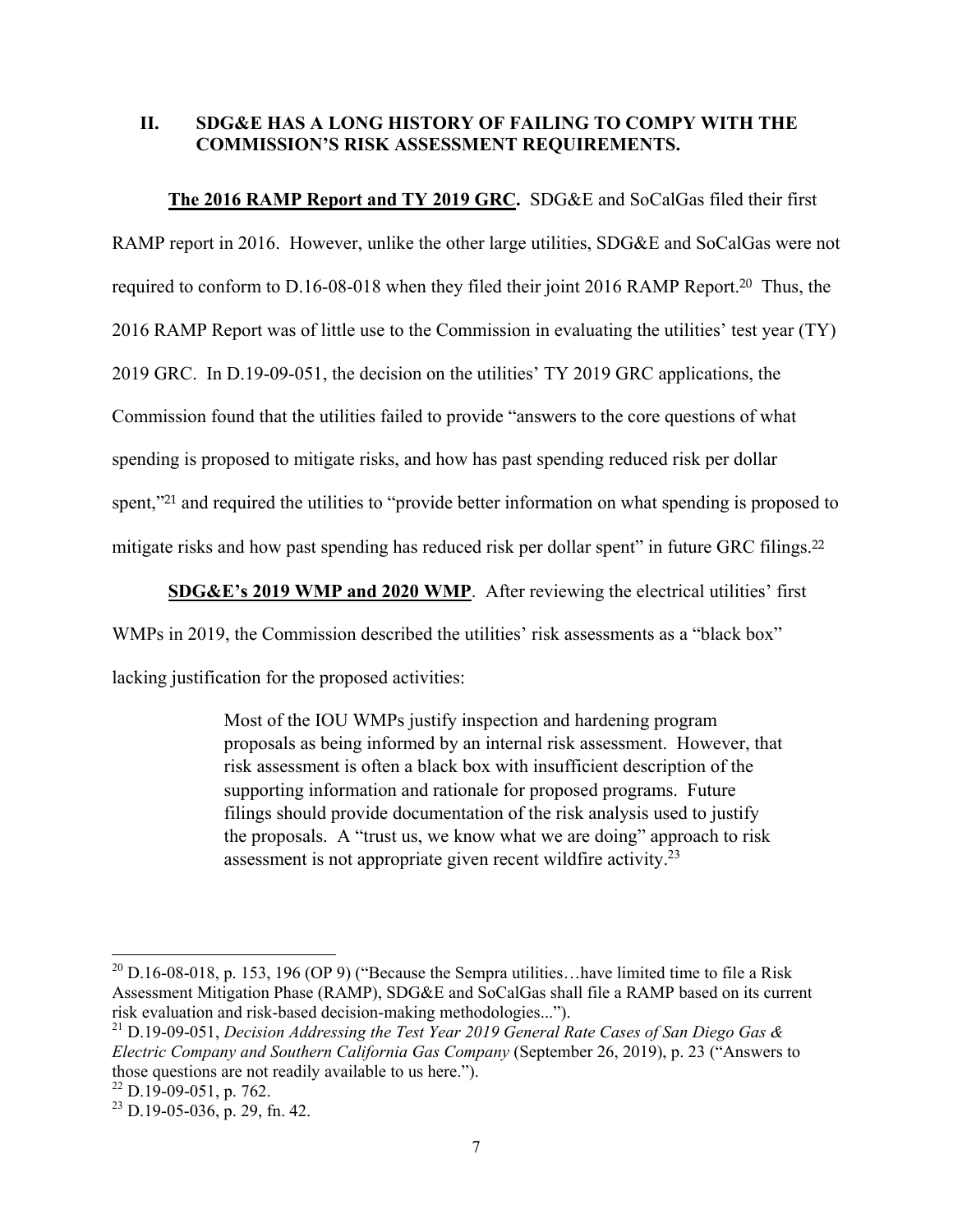The Commission ordered the electrical utilities to comply in the future with the Commission's S-

MAP and RAMP decisions as required by the wildfire risk mitigation statute.

Including such analysis in the WMPs would provide the Commission a transparent and effective way to balance overlapping programs in the WMP and assess which programs are needed and effective. As stated above, the statute requires 'all relevant wildfire risk and risk mitigation information that is part of the Safety Model Assessment Proceeding and Risk Assessment Mitigation Phase filings.' This quantitative information is relevant, and the process of conducting these analyses may allow stakeholders to better understand the cost effectiveness of proposed mitigations.<sup>24</sup>

However, SDG&E's 2020 WMP25 failed to include the information necessary

meaningfully to assess SDG&E's purported risk reduction activities as the Commission ordered.

In Resolution WSD-005, the Commission made clear that SDG&E in its 2020 WMP failed to

comply with the Commission's direct order contained in D.19-05-039 regarding SDG&E's 2019

WMP.<sup>26</sup>

l <sup>24</sup> D.19-05-036, p. 29.

<sup>25</sup> Resolution WSD-002, *Guidance Resolution on 2020 Wildfire Mitigation Plans Pursuant to Public Utilities Code Section 8386* (June 11, 2020), Appendix A, p. A1-A3, A5-A10 (Commission finding that the utilities continue to fail to provide sufficient details to clearly and transparently reveal the reasons for selecting mitigation activities and their effectiveness); Resolution WSD-005, *Resolution Ratifying Action of the Wildfire Safety Division on San Diego Gas & Electric Company's 2020 Wildfire Mitigation Plan Pursuant to Public Utilities Code Section 8386* (June 11, 2020), p. 11-12, 23-25, 29-30, 33, 37-38, 43-44, 46, 49 (the Commission correctly concluding SDG&E's 2020 WMP continues to fail to provide the requisite analysis of risk reduction per dollar spent, that "SDG&E's WMP does not adequately identify or describe the details of its more costly planned investments or its decision-making process with respect to its various planned initiatives," that "the WMP does not provide an adequate description of [prioritization methods and resource allocation processes] nor how specifically they led SDG&E to identify which measures to pursue, where to pursue them, and in what order to pursue them," that "there is a clear gap and absence of detail on the relationship between various hardening, vegetation management, and asset management initiatives and corresponding impacts on thresholds for imitating PSPS events," and faulting SDG&E for failing to provide spending data for its resource allocation methodology.) <sup>26</sup> Resolution WSD-002, p. 19-30, Appendix A, p. A1 ("2020 WMP submissions contain sparse and sporadic detail regarding the RSE of WMP initiatives. RSE calculations are critical for determining whether utilities are effectively allocating resources to initiatives that provide the greatest risk reduction benefits per dollar spent, thus ensuring responsible use of ratepayer funds. Although RSE concepts have been considered for several years through Commission GRCs, utilities still display unrefined and limited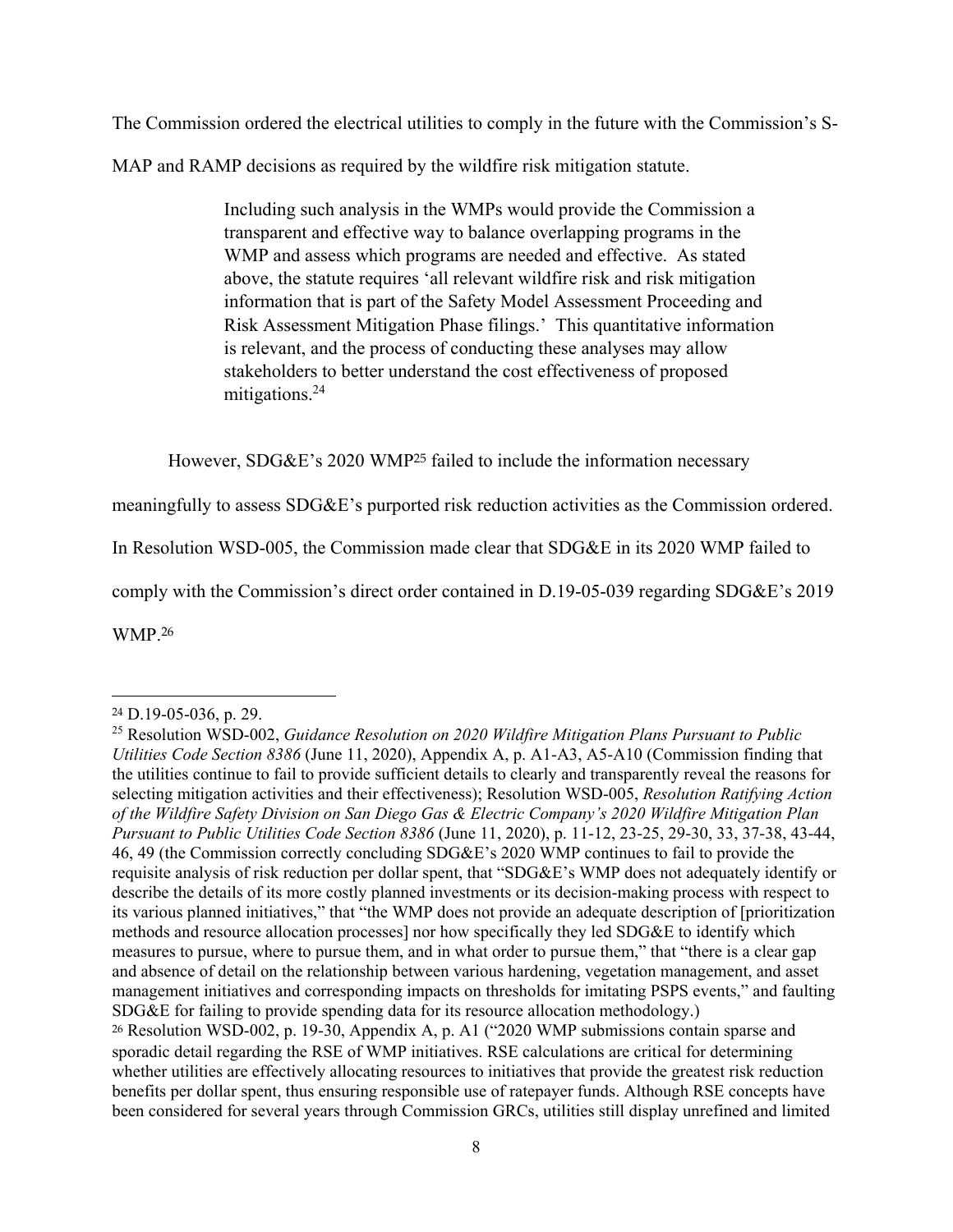**The 2019 RAMP Report Was Determined Deficient.** SDG&E and SoCalGas filed their second RAMP report in 2019. The proceeding addressing SDG&E's and SoCalGas' Joint 2019 Risk Assessment and Mitigation Phase Report (2019 RAMP Report) was the first proceeding in which a RAMP report by SDG&E and SoCalGas could be evaluated for compliance with the requirements of D.14-12-025 as clarified by D.16-08-018, with D.16-08- 018, and with the additional requirements of D.18-12-014.<sup>27</sup>

Unfortunately, the Joint SDG&E and SoCalGas 2019 RAMP Report failed to meet transparency requirements; failed to describe adequately the risks faced by each utility; failed to analyze appropriately how each mitigation measure might actually reduce risk; failed to prioritize risk reduction measures based on cost effectiveness; failed to include the necessary risk-spend calculations; failed to use available and informative utility specific data; failed to present adequate alternatives; and failed to remove shareholders' financial interests from risk assessment decision-making.28

The Commission first recognized that the 2019 RAMP Report failed properly to assess the cost-effectiveness of most of the utilities' proposed risk reduction activities in the context of

abilities to produce such information. Considering that utilities propose to spend billions of dollars on WMP initiatives, not having quantifiable information on how those initiatives reduce utility ignition risk relative to their cost severely limits the WSD's ability to evaluate the efficacy of such initiatives and each utility's portfolio of initiatives, as outlined in 2020 WMPs."); Appendix A, p. A1-A3, A5-A10; Resolution WSD-005, p. 11-12; D.19-05-039, *Decision on San Diego Gas & Electric Company's 2019 Wildfire Mitigation Plan Pursuant to Senate Bill 901* (May 30, 2019), p. 23-24, p. 31 (OP 12) ("San Diego Gas & Electric's 2020 Wildfire Mitigation Plan shall use the quantitative risk assessment framework adopted in Decision 18-12-014 in the Safety Model Assessment Proceeding to evaluate and compare the cost effectiveness of each of the mitigations that were under consideration in developing the Wildfire Mitigation Plan. The Wildfire Mitigation Plan shall provide the risk spend efficiency results of the quantitative risk analysis and include an explanation of the Multi-Attribute Variable Framework used and how it was constructed.").

 $^{27}$  D.16-08-018, p. 153, 196 (OP 9).

 $^{28}$  I.19-11-010, 011, The Protect Our Communities Foundation Reply in Support of its Proposal Regarding How this Proceeding Should Move Forward in Light of the Directives in D.20-01-002; and Comments on the Joint 2019 Risk Assessment and Mitigation Phase Report of Southern California Gas Company and San Diego Gas & Electric Company (April 6, 2020), p. 15-40.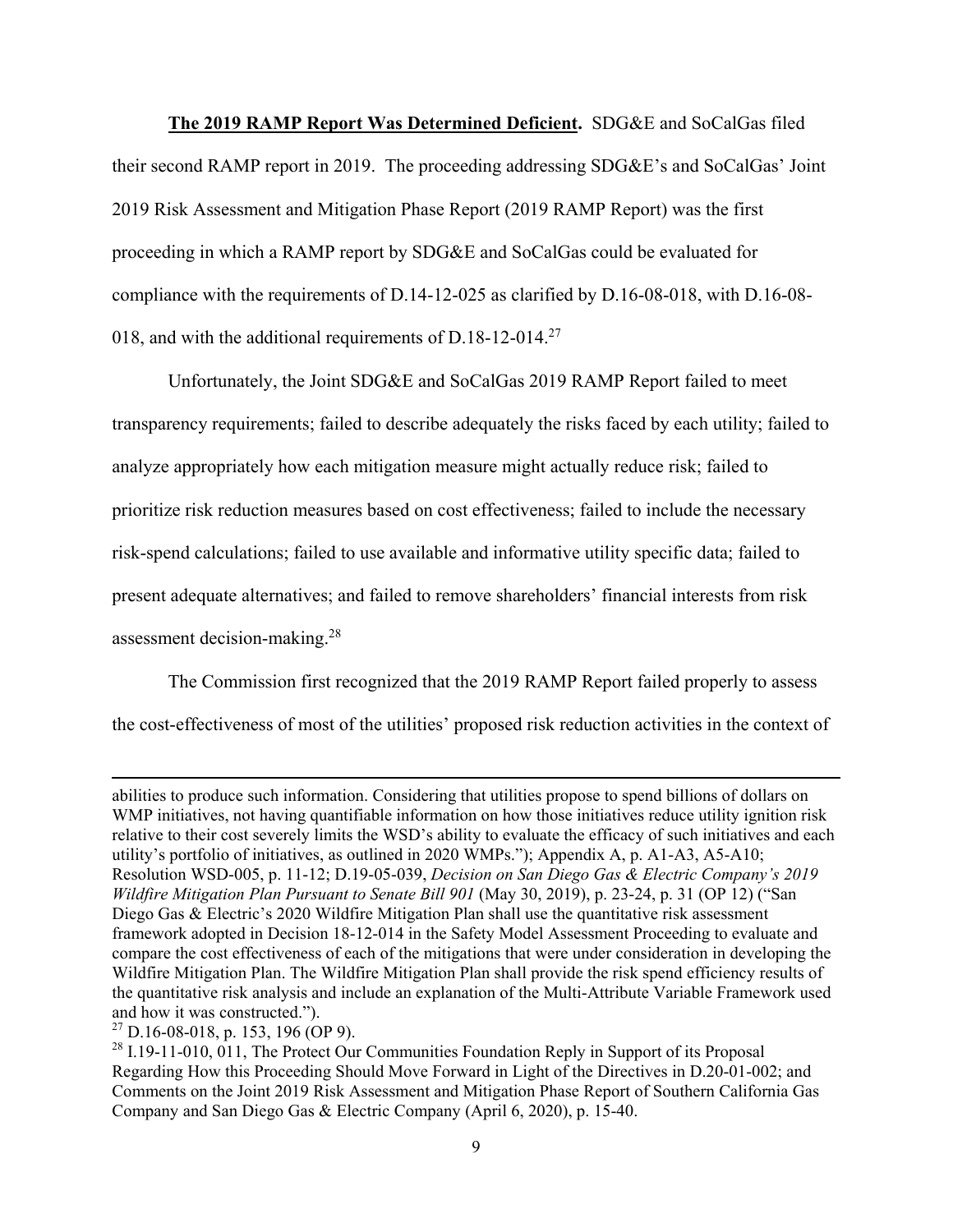SDG&E's 2020 WMP,<sup>29</sup> when the Commission correctly concluded that SDG&E's (and others) 2020 WMP failed to provide the requisite analysis of risk reduction per dollar spent.<sup>30</sup> A few months later, in the decision closing the proceeding that addressed the 2019 RAMP Report, the Commission again acknowledged the deficient nature of the 2019 RAMP Report.<sup>31</sup>

## **The PfM of D.19-09-051 (Five Year Rate Cycle) Did Not Address the Numerous**

**Risk-Related Deficiencies.** Meanwhile, in D.20-01-002, the Commission extended SDG&E's and SoCalGas' TY 2019 GRC cycle to a five-year cycle and required the utilities to provide additional RAMP-related information, among other things, in the revised decision issued in response to a petition for modification (PfM) of D.19-09-051.<sup>32</sup> In doing so, the Commission emphasized the need for increased transparency by the utilities in order to "ensure the utilities are held accountable for how they spend ratepayer funds," and with "the Commission's intent that underlies the entire risk-mitigation framework adopted in D.14-12-025."33

 Although the only additional RAMP-related information provided in the PfM was the deficient 2019 RAMP Report, the utilities in their briefs later avoided reliance on the deficient

<sup>&</sup>lt;sup>29</sup> Resolution WSD-005, p. 44 ("...SDG&E's WMP simply refers to its RAMP...").

 $30$  D.19-05-039, p. 31 (OP 12); D.19-05-036, p. 28-29 ("Our recent decision in the S-MAP/GRC context" adopted an approach that prioritizes actions based on their 'Risk-Spend Efficiency.' …The process involves performing risk assessments and ranking risks using safety, reliability, and other attributes. This approach provides a means to compare the programs against each other for effectiveness…"); Resolution WSD-002, p. 20 ("Although RSE concepts have been considered for several years through Commission GRCs, utilities still display unrefined and limited abilities to produce such information. Considering that utilities propose to spend billions of dollars on WMP initiatives, not having quantifiable information on how those initiatives reduce utility ignition risk relative to their cost severely limits the WSD's ability to evaluate the efficacy of such initiatives and each utility's portfolio of initiatives…").

<sup>31</sup> D.20-09-004, *Decision Closing Risk Assessment and Mitigation Phase Proceedings* (September 10, 2020), p. 17 (Finding of Fact 14); p. 18-19 (OP 1).

 $32$  D.20-01-002, p. 52-53 (requiring RAMP-related information sufficient to "support the Commission's evaluation of their 2022 and 2023 attrition year proposals").

 $33$  D.20-01-002, p. 36 ("If the Commission is to accommodate the utilities' suggestions that a four-year cycle requires a more flexible regulatory approach, the utilities must reciprocate by more openly engaging in an ongoing dialog throughout the GRC cycle that enables the Commission to review their activity in a transparent manner and ensure the utilities are held accountable for how they spend ratepayer funds. Again, this will fulfill the Commission's intent that underlies the entire risk-mitigation framework adopted in D.14-12-025.")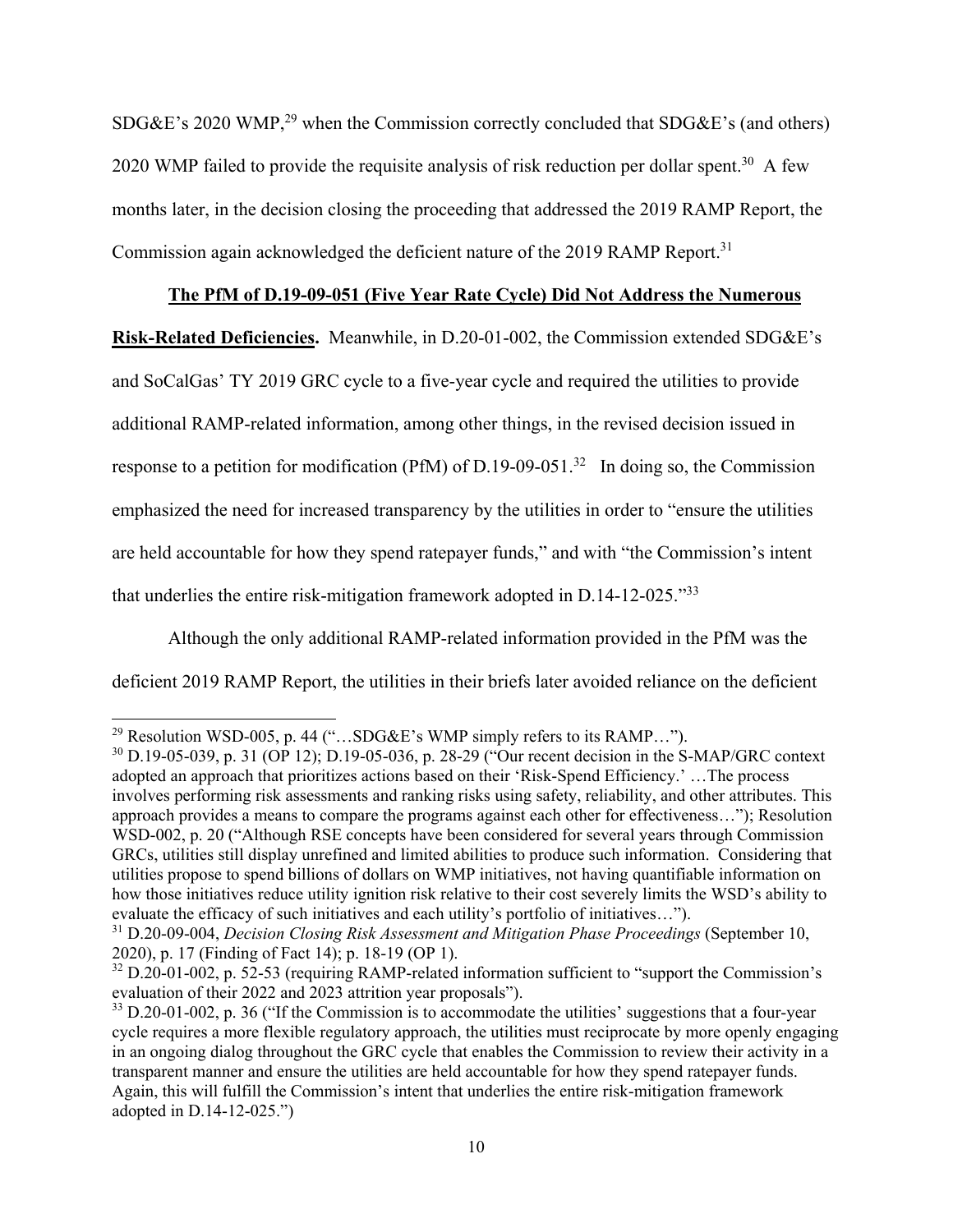2019 RAMP Report.<sup>34</sup> Ultimately, the Commission granted the PfM and approved rate increases without reference to the deficient 2019 RAMP Report.<sup>35</sup> To date the Commission's repeated approach of ordering the utilities to do better has not resulted in compliance, to the detriment of San Diego and Southern California ratepayers whose rates are already the state's highest. The Commission should finally hold SDG&E to account here and should not rubber-stamp SDG&E's clearly deficient 2021 WMP.

### **III. WSD CORRECTLY DETERMINED THAT SDG&E DOES NOT ADEQUATELY ACCOUNT FOR IGNITION SOURCES IN ITS RISK MODELING AND MITIGATION SELECTION.**

PCF appreciates WSD's determination that there is inadequate transparency in how SDG&E accounts for ignition sources in its risk modeling and mitigation selection. Specifically, the Draft Resolution finds that "SDG&E identifies vehicle contact and balloon contact as the first and second highest ignition risks but does not explain how that affects its risk models or mitigation selection."<sup>36</sup> PCF previously expressed concern<sup>37</sup> about SDG&E's lack of intentional mitigation efforts with regard to its two highest ignition risks. In Resolution WSD-005, even the Commission acknowledged that, beyond undergrounding, SDG&E did not provide any details on how alternative mitigations were to be implemented to reduce the high risk of ignition.<sup>38</sup> SDG&E proffered undergrounding as the sole solution to reducing this risk; however WSD determined after the fact that it was unclear from SDG&E's supplemental filings following

 $\overline{\phantom{a}}$ 

<sup>&</sup>lt;sup>34</sup> A.17-10-007/008, The Protect Our Communities Foundation Opening Brief (September 21, 2020), p. 8; A.17-10-007/008, The Protect Our Communities Foundation Reply Brief (October 5, 2020), p. 6.

<sup>35</sup> D.21-05-003, *Decision Regarding San Diego Gas & Electric Company's and Southern California Gas Company's Post Test Year Mechanism for 2022 and 2023* (May 6, 2021).

<sup>&</sup>lt;sup>36</sup> Draft Resolution, p. 14.

<sup>&</sup>lt;sup>37</sup> The Protect Our Communities Foundation Comments on the 2021 Wildfire Mitigation Plans Pursuant to Resolution WSD-001 (March 29, 2021), pp. 4-6.

<sup>&</sup>lt;sup>38</sup> Wildfire Safety Division, Resolution WSD-005: Resolution Ratifying Action of the Wildfire Safety Division on San Diego Gas & Electric Company's 2020 Wildfire Mitigation Plan Pursuant to Public Utilities Code Section 8386 (June 11, 2020), p. 18.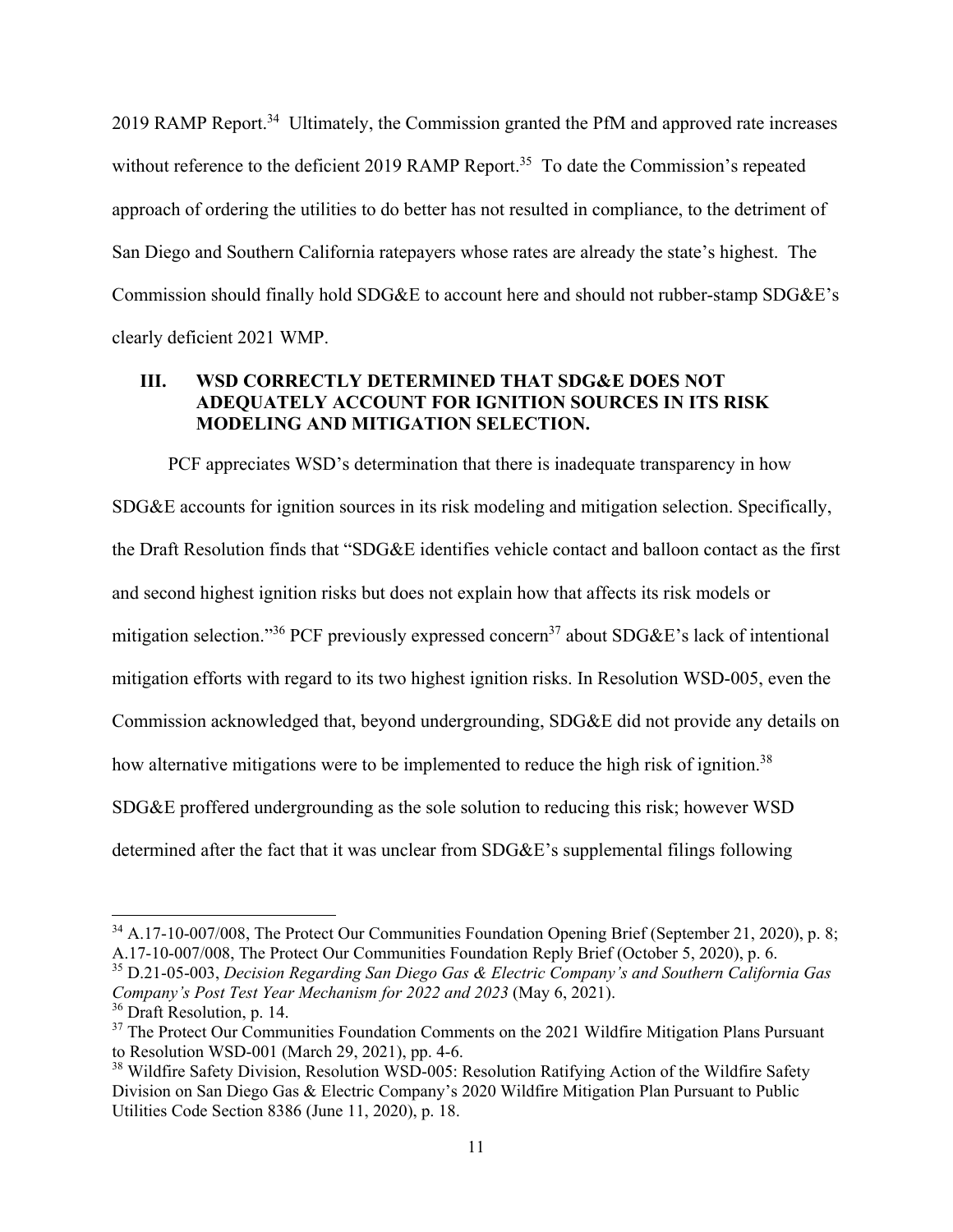preparation of its 2020 WMP if the reduction of vehicle contact ignitions is the primary driver for mitigation initiatives.39

PCF agrees with WSD's key areas of improvement and required remedies - inadequate transparency and inadequate accounting for ignition sources - in mitigation selection and risk modeling, marked as issue SDGE-1 in the Draft Resolution. As PCF has previously argued, WSD should not permit SDG&E to avoid acting on the identified vehicle contact risk as well as other third-party ignition risks. More specifically, SDG&E's approach to risk assessment in both identifying and reducing ignition risk from third-party ignition sources remains dangerously insufficient. Thus, PCF agrees with WSD's proposed remedies that require SDG&E to explain how these third-party ignition sources are factored into SDG&E's risk models, how the sources impact mitigation selection, how SDG&E prioritizes ignition sources, how SDG&E targets mitigation efforts to reduce ignitions that are more likely to cause a catastrophic wildfire, and whether SDG&E treats third-party ignition sources differently than other ignition sources.<sup>40</sup> SDG&E should be required to detail its progress on these key issues in its Progress Report, as required by the Draft Resolution.

#### **IV. WSD MUST EVALUATE THE EFFECTIVENESS OF SDG&E'S COSTLY COVERED CONDUCTOR MITIGATION INITIATIVE.**

PCF appreciates WSD's recognition that SDG&E provided limited evidence to support the effectiveness of SDG&E's covered conductor program, and that SDG&E's covered conductor mitigation efforts are at risk of being deployed "without first demonstrating a full understanding of its long-term risk reduction and cost-effectiveness."41 Moreover, PCF concurs with WSD's observation that SDG&E is "not adequately targeting its covered conductor

<sup>&</sup>lt;sup>39</sup> Wildfire Safety Division Evaluation of San Diego Gas & Electric Company's First Quarterly Report (January 8, 2021), ("WSD Evaluation of SDG&E QR"), p. 21.

 $40$  Draft Resolution, p. 14.

<sup>41</sup> Draft Resolution, p. 15.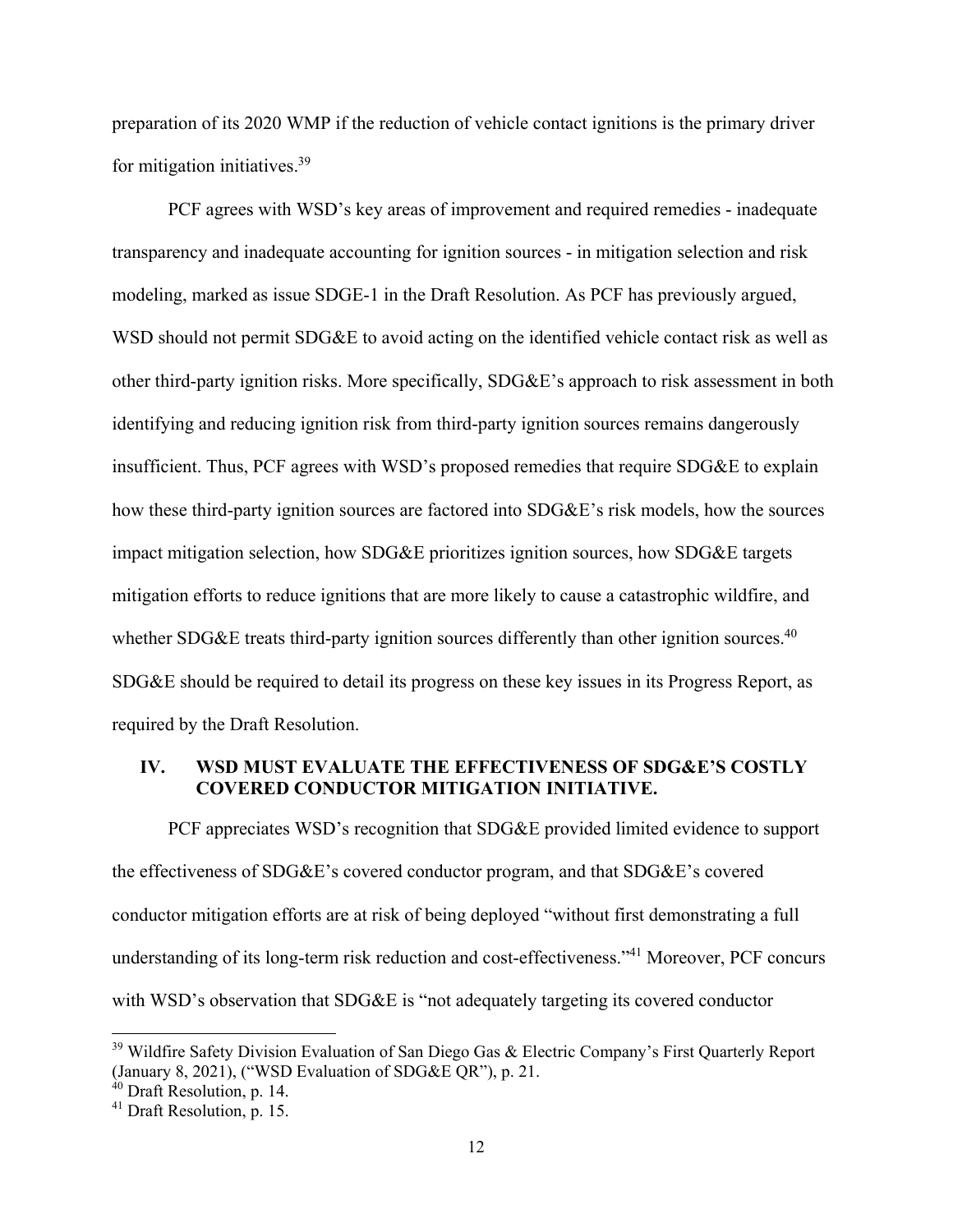installations and undergrounding efforts to high-risk circuits in its HFTD areas<sup>"42</sup> and that the program may not be cost-effective. PCF, alongside other parties, previously voiced concern about whether SDG&E's wildfire mitigation initiatives were cost-effective, especially regarding SDG&E's deployment of covered conductors.

PCF supports WSD's requirement for the utilities to coordinate amongst each other to evaluate the effectiveness of their covered conductor risk mitigation programs in comparison to alternative mitigation initiatives. However, it remains critical that WSD monitor and assesses carefully SDG&E's covered conductor mitigation measures, as presented in its 2021 WMP Update, to ensure that WSD and the Commission can evaluate the reasonableness of SDG&E's costs for covered conductors. Careful evaluation of SDG&E's expensive covered conductor program is necessary to ensure that SDG&E's ratepayers are not charged unreasonable and excessive costs in the GRC for wildfire mitigation measures of questionable value.

## **V. SDG&E HAS NOT FULLY REMEDIED DEFICIENCIES FROM ITS 2020 WMP AND MUST BE REQUIRED TO DO SO STARTING WITH THE NOVEMBER 1, 2021 PROGRESS REPORT.**

The draft resolution correctly requires SDG&E to "define quantitative threshold values (whether a standard value, a range of values, or an example of a typical value) for the criteria used to define a tree as "at-risk"."<sup>43</sup> After the evaluation of SDG&E's 2020 WMP, SDG&E was required to further explain what was incorporated into its "at-risk" attributes with regard to its vegetation management mitigations.44 In SDG&E's 2021 WMP Update, SDG&E's sole glib statement of using more qualitative factors than quantitative fails to satisfy the deficiency and

 $\overline{\phantom{a}}$ 

<sup>&</sup>lt;sup>42</sup> Draft Resolution, p. 20.

<sup>43</sup> Draft Resolution, p. 18.

<sup>&</sup>lt;sup>44</sup> WSD Evaluation of SDG&E QR, p. 32.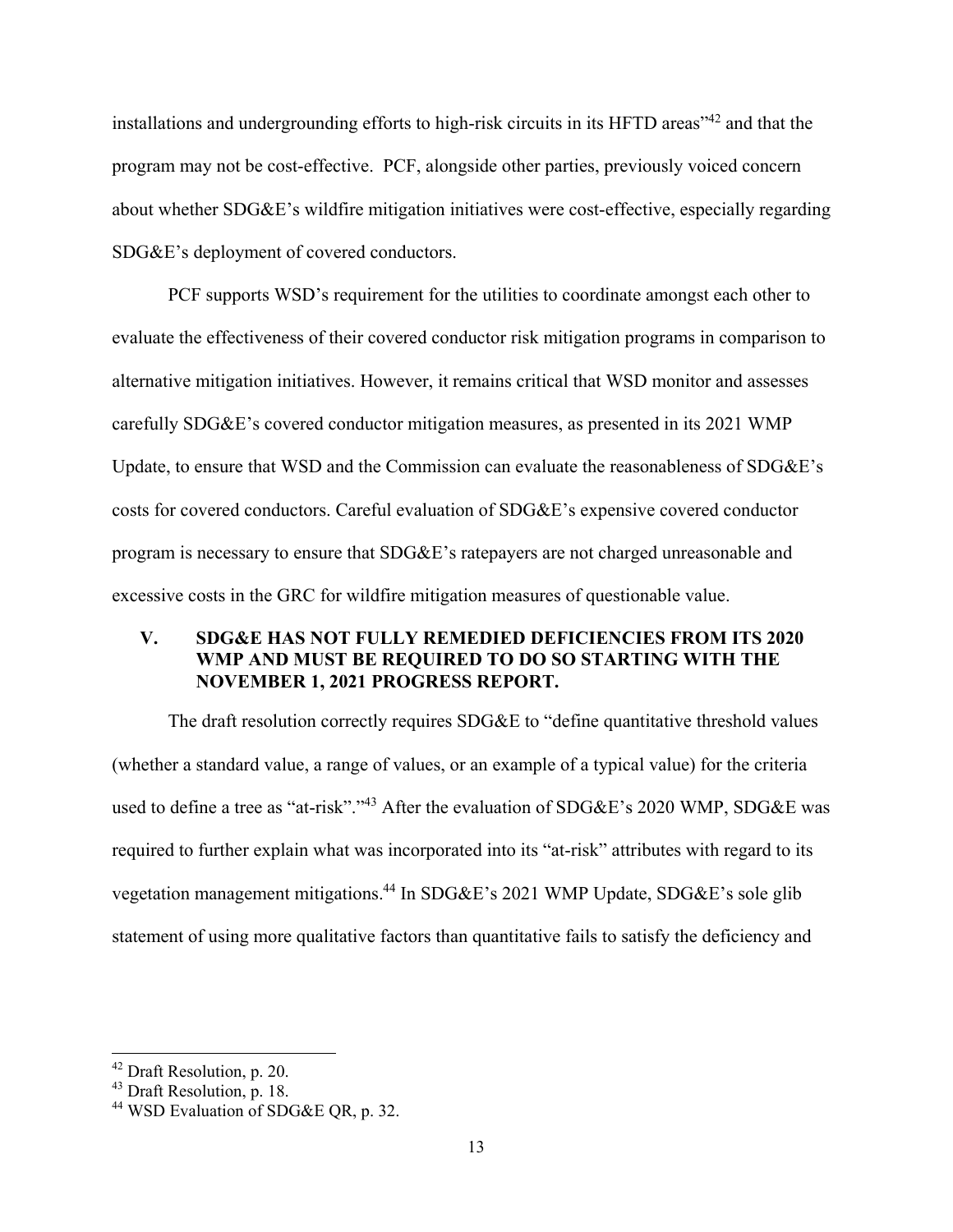does not justify its lack of incorporation of vegetation characteristics into risk attributes.<sup>45</sup> This deficiency from SDG&E's 2020 WMP remained unresolved in SDG&E's 2021 WMP Update, as WSD's recommendations show at page 18 of the Draft Resolution. WSD correctly requires SDG&E to utilize quantitative data to inform targeting "at-risk" species. A purely qualitative evaluation of a tree's risk does not appropriately address ignition and outage risk.

PCF recommends that WSD revise issue SDGE-6 to require SDG&E to report on its progress in its November 1, 2021 Progress Report in acquiring the quantitative data, rather than its later March 2022 WMP Update. By requiring SDG&E to begin reporting this November rather than next March, interested stakeholders and WSD can closely monitor whether SDG&E is moving swiftly enough to comply with the remedies required by the Draft Resolution, and to ensure that SDG&E properly accounts for ignition risk during the upcoming wildfire season in Fall 2021.

#### **VI. CONCLUSION**

l

WSD's evaluation of SDG&E's 2021 WMP Update in the Draft Resolution appropriately identifies the deficiencies present in SDG&E's 2021 WMP Update. PCF supports WSD's required remedies with regard to increasing transparency in accounting for ignition sources, specifically third-party ignition sources, in risk modelling and mitigation selection. PCF encourages WSD to assess and monitor carefully SDG&E's covered conductor mitigation initiatives, as well as the coordination between utilities on the effectiveness of covered conductor mitigation in comparison to alternative initiatives. PCF emphasizes the importance of ensuring SDG&E is held accountable for remedying the deficiencies identified in its WMPs, and that

<sup>&</sup>lt;sup>45</sup> Draft Resolution, p. 18 ("QR Action-SDGE-46 (Class B). from Jan. 8, 2021, required SDG&E to "define quantitative threshold values […] for the criteria used to define a tree as 'at risk'." SDG&E responded to this requirement stating, "evaluation is based more on qualitative factors rather than qualitative."").